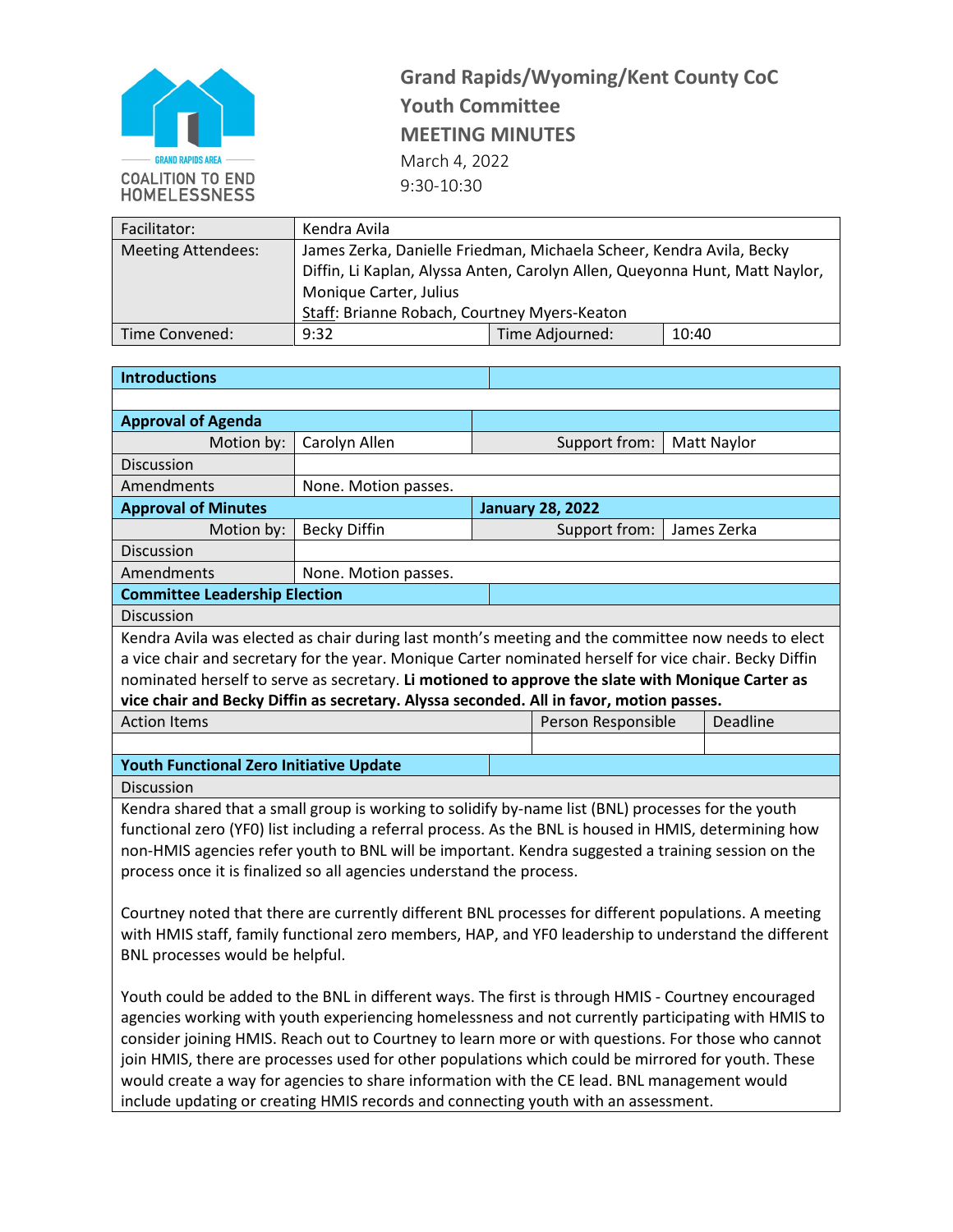

**Grand Rapids/Wyoming/Kent County CoC Youth Committee MEETING MINUTES** March 4, 2022 9:30-10:30

## Youth Committee Purpose

There has been recent discussion around the purpose of Youth Committee. Recently, it has been space to discuss youth-specific issues and re-establish the Youth Action Board (YAB). As the YF0 kicks off, the committee will likely morph into the YF0 committee with a focus on meeting benchmarks for functional zero. Courtney envisions that the group would have smaller workgroups as well. There would still be meeting time for agency updates, but length of the meeting would be extended.

Kendra asked members what they would want to see in a future training. Carolyn asked about utilizing HMIS for service coordination. This is not currently done in HMIS, though it may be integrated in the future. Currently, service transactions in HMIS show flow and system level data. Kendra asked about a quarterly training on the structure of the CoC, HMIS and its importance, HUD requirements, etc. Staff are looking to provide these quarterly opportunities to the community.

Conversation around domestic violence (DV) providers using HMIS. Courtney's understanding is that DV providers cannot use HMIS but can use a comparable platform. CoC Program Competition bonus funding may be available during the next round for development of a platform for DV providers; planning in advance would help a solid application. Integration of DV providers to the BNL processes has been discussed by the family functional zero group but they have not settled on a process.

## At the next meeting, the group will review the [USICH Benchmarks for YF0.](https://www.usich.gov/resources/uploads/asset_library/Youth-Criteria-and-Benchmarks-revised-Feb-2018.pdf)

| <b>Action Items</b>                                  | Person Responsible | <b>Deadline</b> |
|------------------------------------------------------|--------------------|-----------------|
| Include YFO USICH benchmarks overview on next agenda | Brianne/Kendra     |                 |
| Youth Functional Zero By-Name List Update            |                    |                 |

Discussion

Alyssa shared that there are currently 94 youth on the YF0 list - 21 are staying in shelter, 73 reported staying unsheltered, and 2 did not disclose their location. HAP is currently working to fill some openings. If you are willing to help connect with these youth, please let Alyssa know.

## Outreach perspective

Li shared that AYA's internal list, which includes youth who do not want to be added to resource list, is close to HAP's list. This indicates that agencies are ensuring youth are connected to HAP and added to the resource list. AYA is seeing the majority of category 1 youth sleeping in vehicles. There was an increase in youth seeking shelter with the opening of the 200 Division location. As weather gets warmer, Li anticipates folks will move back outside.

Conversation around why youth are choosing to stay at 200 Division. Allowing those in relationships to stay with their partner and folks to hold onto personal items at all times have reduced barriers.

| <b>Action Items</b>              | Person Responsible | Deadline |
|----------------------------------|--------------------|----------|
|                                  |                    |          |
| <b>Youth Action Board Update</b> |                    |          |
| <b>Discussion</b>                |                    |          |